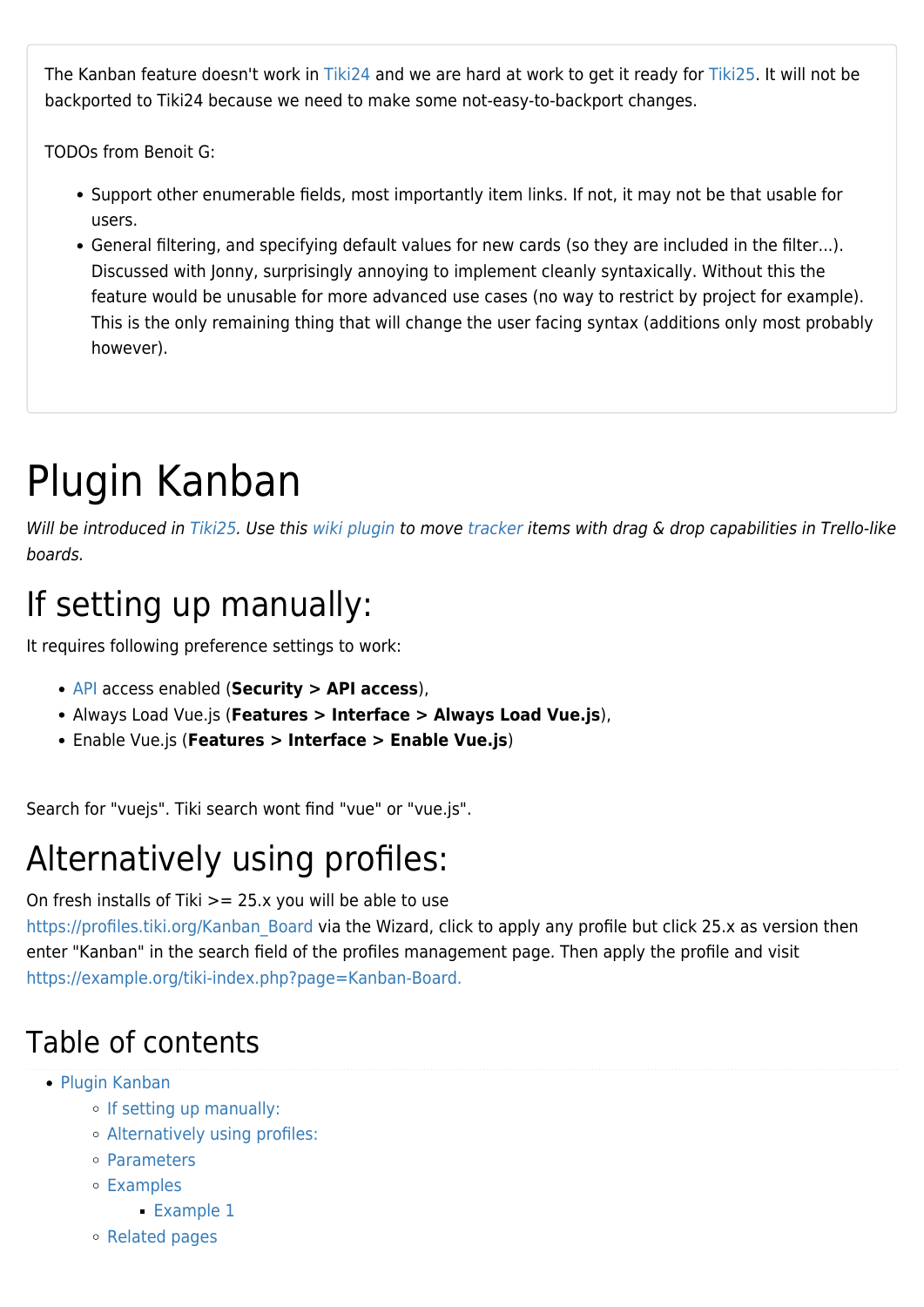[Aliases](#page--1-0)

#### Parameters

Introduced in Tiki 24. Required parameters are in **bold**.

[Go to the source code](https://gitlab.com/tikiwiki/tiki/-/blob/master/lib/wiki-plugins/wikiplugin_kanban.php)

Preferences required: wikiplugin kanban

| <b>Parameters</b> | <b>Accepted</b><br><b>Values</b> | <b>Description</b>                                                                                                                                                                           | <b>Default</b> | <b>Since</b> |
|-------------------|----------------------------------|----------------------------------------------------------------------------------------------------------------------------------------------------------------------------------------------|----------------|--------------|
| title             | word                             | Title text on each card.                                                                                                                                                                     |                | 24.0         |
| xaxis             | word                             | The columns, usually a dropdown list with options<br>such as "Wishes", "Work" and "Done".                                                                                                    |                | 24.0         |
| yaxis             | word                             | Sort order for cards within a cell, could be date or a<br>numeric (sortable) field                                                                                                           |                | 24.0         |
| wip               | text                             | Work in progress limit is a comma-separated list of<br>numbers defining the WiP limits for every column. If<br>you need a single limit for the whole board, specify<br>just one number here. |                | 24.0         |
| description       | word                             |                                                                                                                                                                                              |                | 24.0         |
| swimlane          | word                             | Defines the "rows" or "swimlanes". Can be any list<br>type field                                                                                                                             |                | 24.0         |
| trackerId         | int                              | Tracker to search from                                                                                                                                                                       | 0              | 24.0         |

# Examples Example 1

This code:

{kanban trackerId="8" title="Kanban Board for doc.t.o issues" description="Item Description" xaxis="f\_113" yaxis="f\_118" swimlane="f\_117"}

Would produce on this site:

### Related pages

- [AllPlugins](https://doc.tiki.org/AllPlugins)
- [Trackers](https://doc.tiki.org/Trackers)